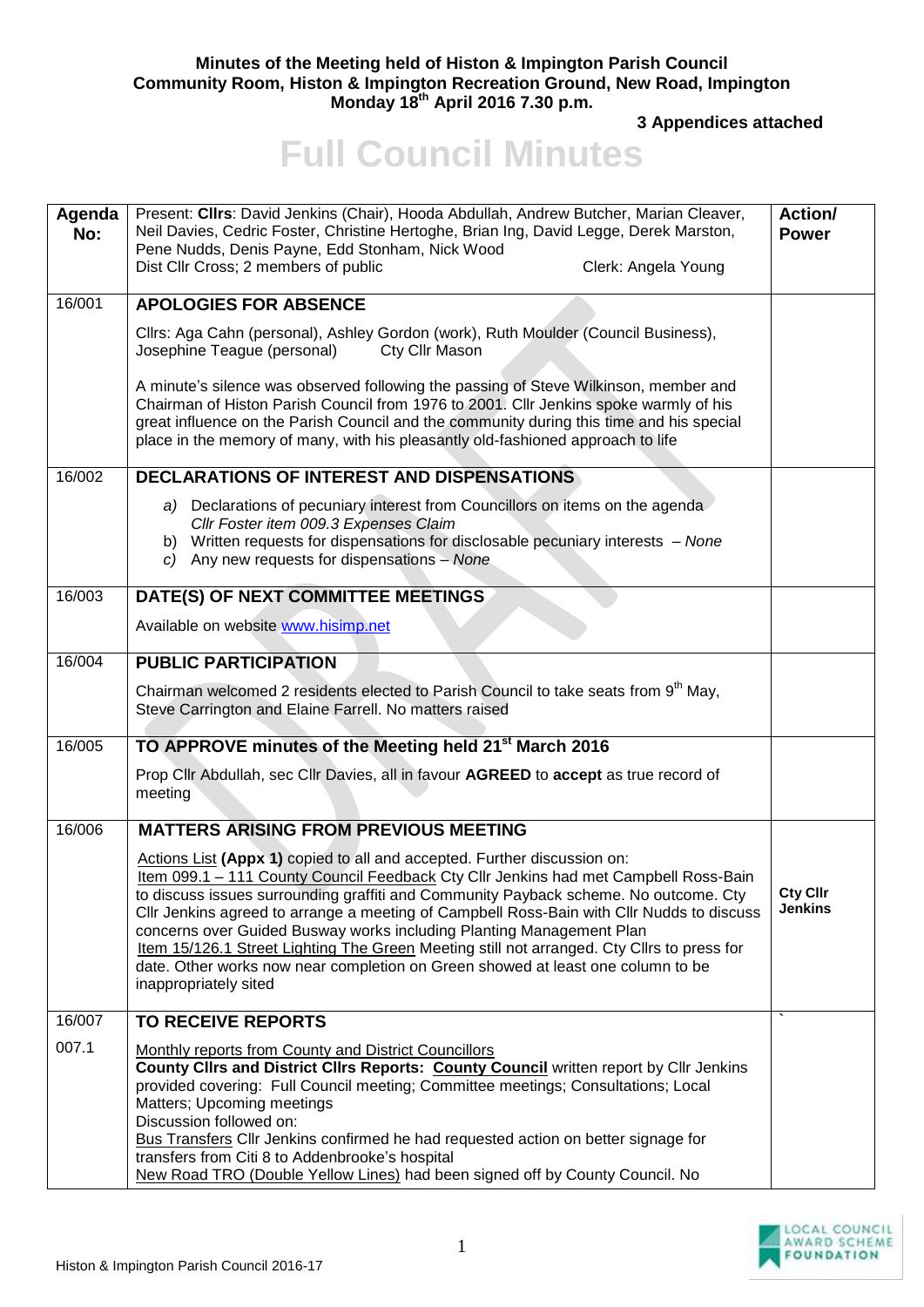|        | timescales yet available. Highways Committee are asked to consider management of any                                                                                                  | <b>Highways</b><br><b>Committee</b> |
|--------|---------------------------------------------------------------------------------------------------------------------------------------------------------------------------------------|-------------------------------------|
|        | likely outcome<br>District Council No written report this month. District Cllrs reported verbally on:                                                                                 |                                     |
|        | Full Council has agreed to resubmit the Local Plan                                                                                                                                    |                                     |
|        | Devolution on-going discussions                                                                                                                                                       |                                     |
| 007.2  | Clerk's Report (Pg 1 & 2) (Appx 2) provided to all and accepted, including additional<br>accounts page. Further discussion on:                                                        |                                     |
|        | Uncontested Election Power of Competence was now an option for the Parish Council due                                                                                                 | June agenda                         |
|        | to percentage elected. Paper to follow                                                                                                                                                |                                     |
| 007.3  | <b>Chairman's Report (Appx 3)</b> provided to all and accepted. Further discussion on:                                                                                                |                                     |
|        | Community Connections a scheme to give Councils "extra tools" to do more in their                                                                                                     |                                     |
|        | communities<br>Highways Services Contract Clarification that members were nervous about the proposals                                                                                 |                                     |
|        | with little definitive information on what was likely to be handed over                                                                                                               |                                     |
|        | Station Area The 3 parties had signed agreement, meetings with SCDC Planners arranged                                                                                                 |                                     |
|        | Surface Water Management Concerns voiced by Cllr Abdullah noted, with view that any                                                                                                   |                                     |
|        | programme should not be funded at the expense of building in the Green Belt                                                                                                           |                                     |
| 007.4  | <b>Any Other Committee Chair Reports</b>                                                                                                                                              |                                     |
|        | Highways Committee next meeting due 21 <sup>st</sup> April 2016. Workshop 14 <sup>th</sup> April 2016<br>Recreation Committee next meeting due 6 <sup>th</sup> June 2016              |                                     |
|        | Employment Committee next meeting due 27 <sup>th</sup> May 2016                                                                                                                       |                                     |
| 007.5  | <b>Any Working Party/Task &amp; Finish Reports</b>                                                                                                                                    |                                     |
|        | Community Park Project Working Party meeting held 7 <sup>th</sup> April 2016. Informal briefing due                                                                                   |                                     |
|        | Public Art Working Party meeting held 22 <sup>nd</sup> March 2016 – reported to Environment<br>Committee, next meeting due 5 <sup>th</sup> May 2016.                                  |                                     |
|        | Neighbourhood Plan Steering Group Task & Finish/Core Group reports to Full Council                                                                                                    |                                     |
|        | MOTION: " Appointment of an Engagement Partner be delegated to the Clerk in                                                                                                           |                                     |
|        | consultation with the Full Council members and the Neighbourhood Plan Group                                                                                                           |                                     |
|        | having seen the relevant candidates and considering advice from Peter Gilheany"                                                                                                       |                                     |
|        | Proposed Cllr Jenkins<br>Update on expenditure agreed at March meeting. Document provided attached to Chair's                                                                         |                                     |
|        | Report. Following discussion Cllr Jenkins withdrew motion. Proposed Cllr Davies,                                                                                                      |                                     |
|        | seconded Cllr Marston that an Extra Ordinary Meeting be called 28 <sup>th</sup> April to invite 3                                                                                     |                                     |
|        | candidates for Engagement partner to present to Full Council, including prices, for decision                                                                                          |                                     |
|        | by that meeting. 8 in favour, 3 against. 2 abstentions. AGREED<br>Cllr Ing requested full participation by the Neighbourhood Plan Steering Group                                      |                                     |
|        | CIIr Davies enquired of plans to carry out a housing needs survey. CIIr Jenkins confirmed a                                                                                           |                                     |
|        | need and that Neighbourhood Plan would initiate it if no-one else took it on.                                                                                                         |                                     |
|        | Youth Task & Finish meeting held 12 April 2016. Cllr Abdullah reported on investigatory                                                                                               |                                     |
|        | meetings with the Church, Waterbeach Action for Youth and Impington Village College.                                                                                                  |                                     |
|        | Proposal paper to be prepared on youth work going forward. Cllr Abdullah confirmed a<br>willingness to continue as Youth Liaison Officer and Task & Finish member at end of term      |                                     |
|        | on Parish Council in May                                                                                                                                                              |                                     |
|        | Newsletter Editorial Task & Finish meeting due 26th April 2016, final deadline for copy 20 <sup>th</sup>                                                                              |                                     |
|        | May 2016. All ideas for content to Clerk by 26 <sup>th</sup> April. Annual report would form part of copy                                                                             |                                     |
|        |                                                                                                                                                                                       |                                     |
| 16/008 | TO ACCEPT COMMITTEE REPORTS note actions and agree                                                                                                                                    |                                     |
| 008.1  | Environment Committee draft minutes 5 <sup>th</sup> April 2016 provided to all and accepted. Next                                                                                     |                                     |
| 008.2  | meeting due 31 <sup>st</sup> May                                                                                                                                                      |                                     |
|        | Planning Committee draft minutes 29 <sup>th</sup> March, 12 <sup>th</sup> April provided to all and accepted. Next<br>meetings due 26 <sup>th</sup> April, 10 <sup>th</sup> May 2016. |                                     |
|        | Julie Ayre SCC due to visit members 26 <sup>th</sup> April. Cllr Nudds request special vigilance at                                                                                   |                                     |
|        | Planning Committee for loss of trees in neighbouring properties as a result of planning                                                                                               |                                     |
|        | applications granted by SCDC. Possibility of a standard condition request to cover this                                                                                               |                                     |
|        | raised                                                                                                                                                                                |                                     |
| 16/009 | TO RECEIVE FINANCE & ADMINISTRATION REPORT (Appx 3 Pgs 3-4)                                                                                                                           |                                     |
| 009.1  | Finance, Legal and Administration Committee draft minutes 11 <sup>th</sup> April provided to all and                                                                                  |                                     |
|        | accepted. Next meeting due 13 <sup>th</sup> June 2016                                                                                                                                 |                                     |
| 009.2  | Delegated payment of accounts Cllr Foster declared a pecuniary interest and left the                                                                                                  |                                     |
|        | meeting. Noted (Appx 2) Clerk's Report                                                                                                                                                |                                     |
|        |                                                                                                                                                                                       |                                     |

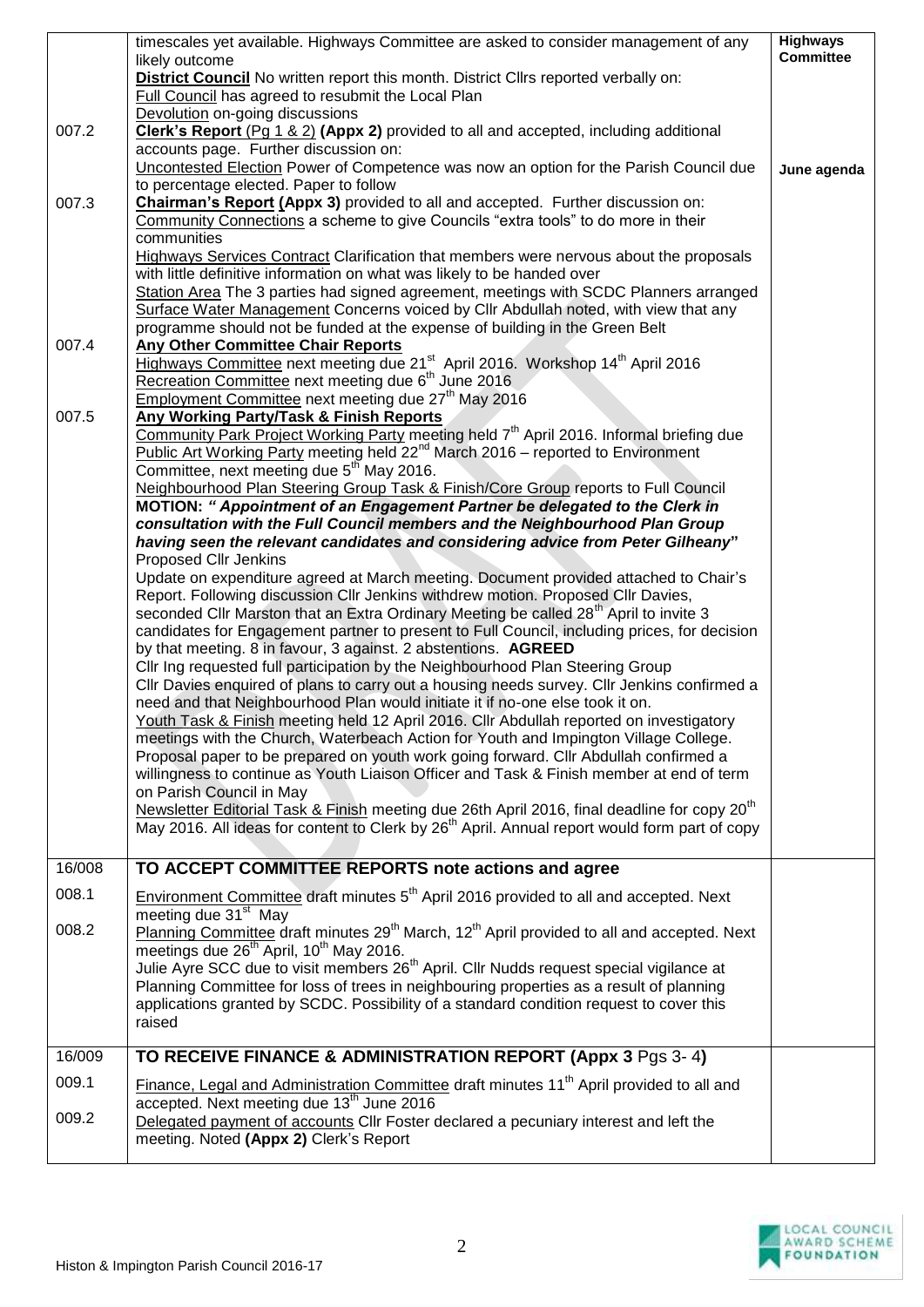| 009.3  | Approve payment of outstanding accounts (Appx 2) Clerk's Report. Prop Cllr Davies, sec                                                                                               |                |
|--------|--------------------------------------------------------------------------------------------------------------------------------------------------------------------------------------|----------------|
|        | Cllr Wood, all in favour and <b>AGREED</b> to approve. Bank reconciliation item noted. Noted                                                                                         |                |
|        | first half of precept received 18 <sup>th</sup> April 2016                                                                                                                           |                |
| 009.4  | Amounts paid in noted                                                                                                                                                                |                |
| 009.5  | Internal Audit Report and Appointment for further year 2016-17 noted satisfactory report                                                                                             |                |
|        | and engagement of Max Parish for further year                                                                                                                                        |                |
| 009.6  | Budget Transfers for Environment Committee seasonal affected payments. Noted. £13,996<br><b>AGREED</b>                                                                               |                |
| 009.7  | To Consider Donation Requests ahead of June and November half yearly review                                                                                                          |                |
|        | 2 requests from:                                                                                                                                                                     | Next agenda    |
|        | Methodist Church No formal application yet received. Next agenda                                                                                                                     |                |
|        | Cambs County Council for funding towards Reading Scheme. Proposed Cllr Cleaver,                                                                                                      |                |
|        | seconded Cllr Stonham all in favour and <b>AGREED</b> that Histon & Impington Parish Council<br>in accordance with its powers under sections 137 and 139 of the Local Government Act |                |
|        | 1972, should incur the following expenditure which, in the opinion of the Council, is in the                                                                                         |                |
|        | interests of the area or its inhabitants and will benefit them in a manner commensurate with                                                                                         | LGA Sec 137    |
|        | the expenditure:- "to donate £200 to Cambs County Council".                                                                                                                          |                |
|        |                                                                                                                                                                                      |                |
|        | MOTION: "Histon & Impington Parish Council agrees in principle to contribute up to                                                                                                   |                |
|        | £500 towards the likely purchase price of £1,250 of the "Little Histon" train layout                                                                                                 |                |
|        | with matched funding to be contributed from different sources within the                                                                                                             |                |
|        | community. The Council recognises this unique and special layout depicting Histon                                                                                                    |                |
|        | station at the turn of the last Century and that it could become a valued community                                                                                                  |                |
|        | asset to provide interest and enjoyment for years to come. The Council expects that                                                                                                  |                |
|        | information about storage and exhibiting the "Little Histon" layout will be provided                                                                                                 |                |
|        | in the near future" Prop Cllr N S Davies                                                                                                                                             |                |
|        | CIIr Davies outlined again a unique opportunity to obtain this piece of village history.                                                                                             |                |
|        | Following questions on:                                                                                                                                                              |                |
|        | Storage and exhibition plans                                                                                                                                                         |                |
|        | Ownership<br>$\overline{\phantom{a}}$                                                                                                                                                |                |
|        | Insurance<br>$\overline{\phantom{a}}$                                                                                                                                                |                |
|        | Other funding<br>٠                                                                                                                                                                   |                |
|        | and <b>AGREED</b> that Histon & Impington Parish Council in accordance with its powers under                                                                                         |                |
|        | sections 137 and 139 of the Local Government Act 1972, should incur the following                                                                                                    | LGA Sec 137    |
|        | expenditure which, in the opinion of the Council, is in the interests of the area or its                                                                                             |                |
|        | inhabitants and will benefit them in a manner commensurate with the expenditure:- "to                                                                                                |                |
|        | donate up to £500 towards the purchase of the layout", with delegation to Clerk working                                                                                              |                |
|        | with CIIr Davies to satisfactorily resolve detail of ownership, storage and safekeeping.                                                                                             |                |
| 009.7  | Seconded Cllr Ing, 12 in favour, 1 abstention                                                                                                                                        |                |
|        | To Consider Request for additional £500 budget for Mobile Warden Scheme 2016-17.<br>£1,000 agreed to date. Noting this was likely to be an on-going requirement and was a            |                |
|        | return to level seen until very recent years, when reserves had been used. Proposed Cllr                                                                                             |                |
|        | Cleaver, seconded Cllr Abdullah all in favour and <b>AGREED</b> to increase budget to £1,500                                                                                         |                |
|        | for 2016-17                                                                                                                                                                          |                |
|        |                                                                                                                                                                                      |                |
| 16/010 | <b>RECENT CORRESPONDENCE</b>                                                                                                                                                         |                |
| 010.1  | Circulation file available on request                                                                                                                                                |                |
| 010.2  | South Cambs District Council: Uncontested election details 5 <sup>th</sup> May 2016 received                                                                                         |                |
| 010.3  | Histon & Impington Feast Flower Festival invitation to take part - cost implication. All                                                                                             |                |
|        | AGREED to spend up to £50 on display, 9-11 <sup>th</sup> July. Cllr Hertoghe agreed to arrange                                                                                       | <b>LGA1972</b> |
|        | flowers for Parish Council                                                                                                                                                           | s 144          |
| 010.4  | St Andrews Church organisation of EU Referendum Hustings - Thursday 9 <sup>th</sup> June                                                                                             |                |
|        | suggested - noted                                                                                                                                                                    |                |
|        | Cllr Jenkins paid tribute to retiring members Hooda Abdullah, Derek Marston and Ruth                                                                                                 |                |
|        | Moulder                                                                                                                                                                              |                |
| 16/011 | HOW TO COMMUNICATE MARCH FULL COUNCIL MEETING AND TO                                                                                                                                 |                |
|        | <b>REQUEST MATTERS FOR NEXT AGENDA</b>                                                                                                                                               |                |
|        | Website:                                                                                                                                                                             |                |
|        |                                                                                                                                                                                      |                |
|        | Short website article on forthcoming Annual Parish Meetings and Annual General Meeting<br>and Guest Speaker (Rob Campbell)                                                           |                |
|        |                                                                                                                                                                                      |                |